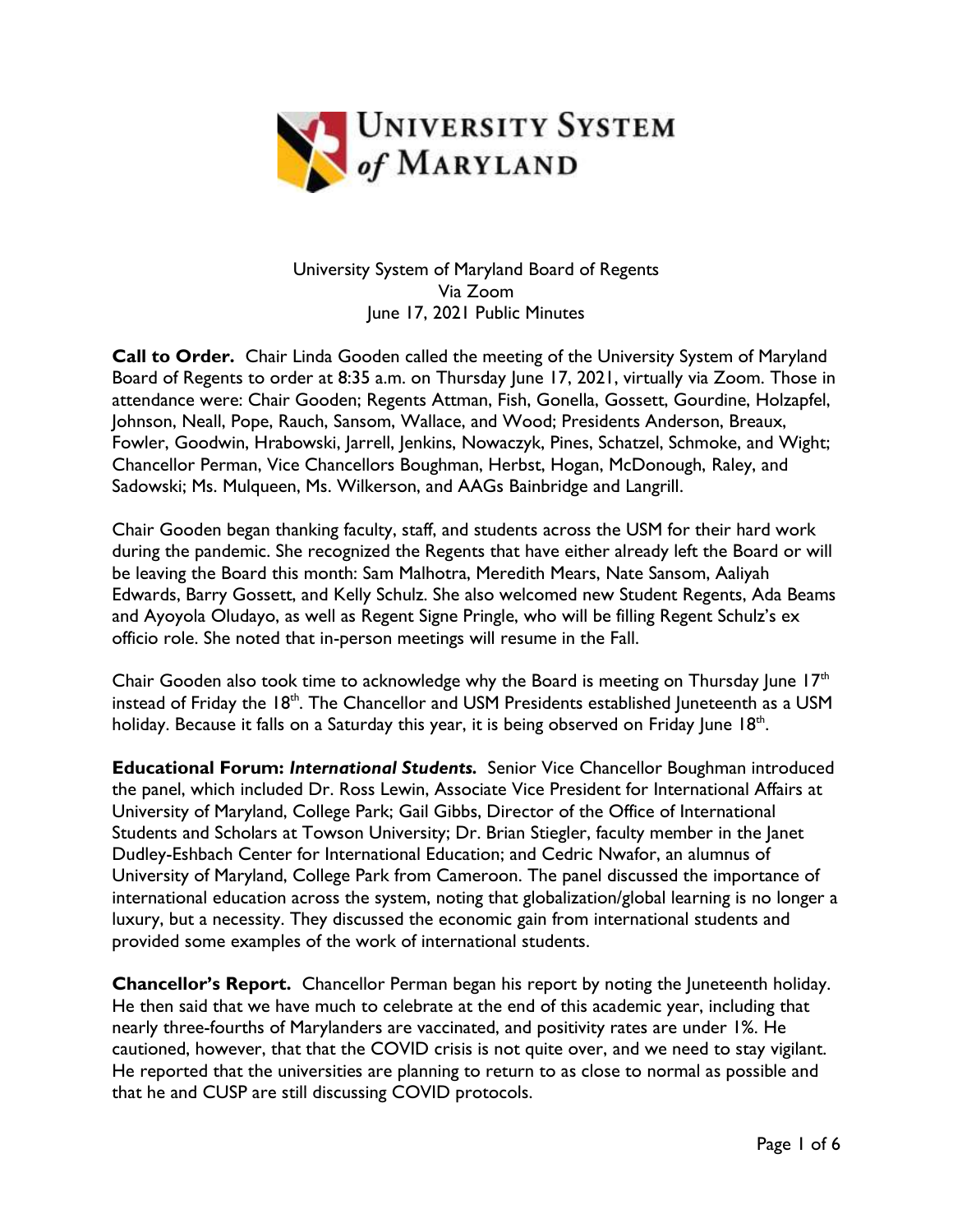Chancellor Perman then moved on to reflect on the past year. We welcomed the following new leaders over the year:

- Dr. Darryll Pines President of University of Maryland, College Park
- Dr. Bruce Jarrell President of University of Maryland Baltimore
- Dr. Gregory Fowler President of University of Maryland Global Campus
- Dr. Anne Khademian Executive Director of the Universities at Shady Grove
- Dr. Eileen Abel Executive Director of University System of Maryland at Southern Maryland

He noted that all USM institutions have been engaged in the fight against COVID through early graduation for nursing students, research, and donations to help students with distance learning. Our universities also continue to be recognized for academic excellence, leadership honors, and being top Fulbright producers.

Chancellor Perman highlighted the growth in our academic programs and campus facilities over the year. He also made note of several generous gifts to our institutions over the year including those from MacKenzie Scott and Steve Bisciotti (in honor of Ozzie Newsom), specifically aimed at our HBCUs. Several institutions also received sizeable research grants and scholarship funding.

He provided an update on outreach and community service milestones across the system. He also affirmed the USM's commitment to racial and social justice and highlighted some of the many things our universities are doing to address these critical issues.

Chancellor Perman shared details of the several campus visits he conducted since last fall and presented a slideshow with photos from the visits. He ended his report highlighting the Class of 2021 with a slideshow and thanking them for their perseverance over the past year plus.

## 1. Council Reports

- a. Council of University System Staff (CUSS). Dr. Shishineh presented the report. She provided an update on the Board of Regents Staff Awards. A report about the shared governance survey was included with her CUSS report. She noted that the Council would be completing their year-end reports and holding elections in July. Finally, Dr. Shishineh provided an update on the return-to-work survey, saying that they're in the process of creating individual reports for each school.
- b. Council of University System Presidents (CUSP). President Breaux presented the report stating that CUSP continues to convene bi-weekly to address issues related to the COVID-19 pandemic, in addition to other systemwide matters. Meetings continued to focus heavily on COVID-19, including the Chancellor's announcement that vaccinations will be mandatory for students, faculty, and staff returning to campus in the fall. CUSP also discussed many other topics including the capital budget request, collective bargaining, USM dashboard indicators, and more. The presidents provided feedback on the strategic planning process and received an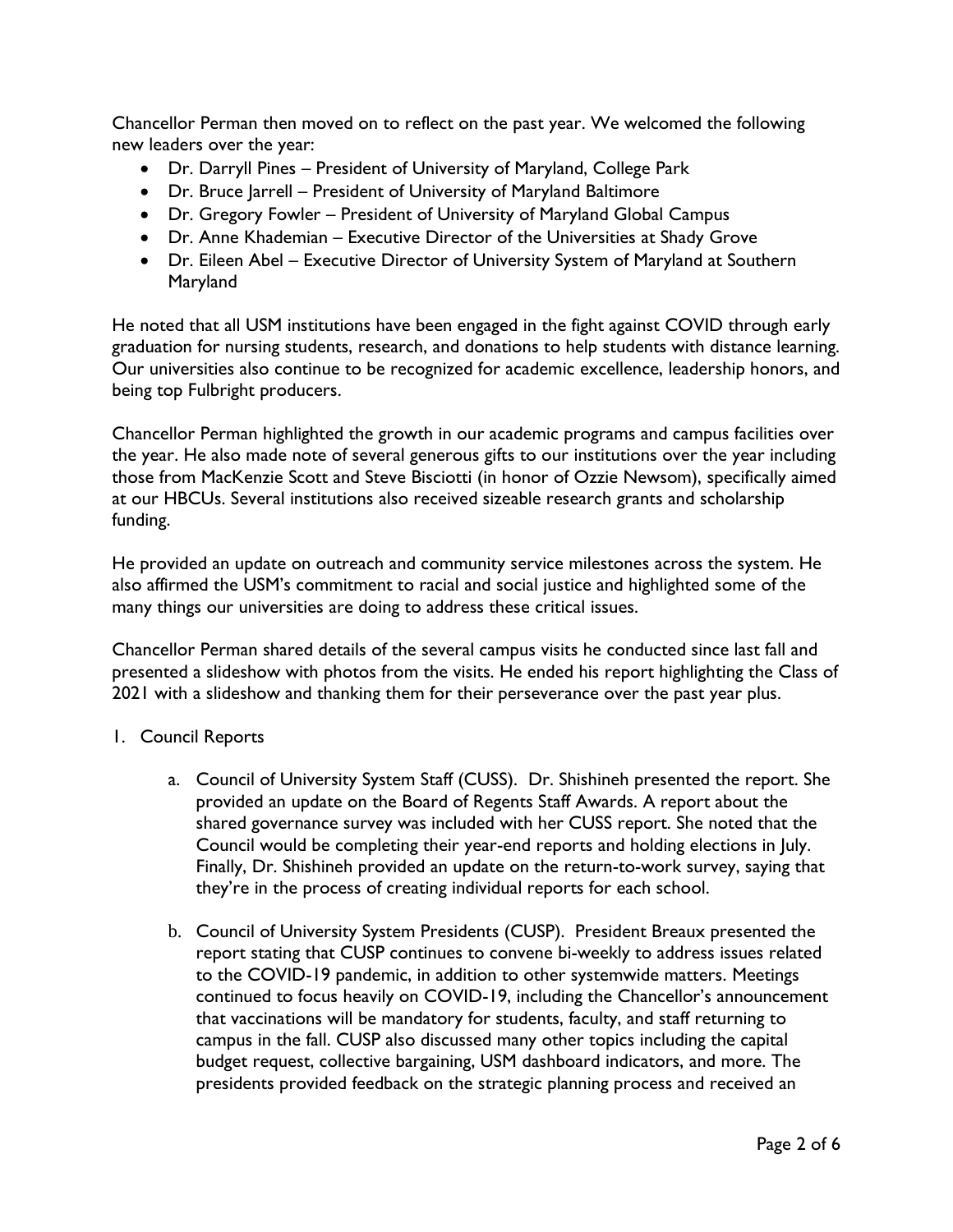update on the Enrollment Work Group. Congressman Sarbanes joined a CUSP meeting to discuss the For the People Act.

- c. University System of Maryland Student Council (USMSC). Ms. Rappeport presented the USMSC report. She started by shouting out the new USMSC President, Yvonne Harper. The Council continued its work with civic education, with representatives attending a session presented by Dr. Shapiro with Congressman Sarbanes regarding the For the People Act. USMSC listened to student feedback regarding COVID-19 planning and shared with advisors and the Chancellor's Office. Ms. Rappeport closed by thanking everyone for their support throughout the last year.
- d. Council of University System Faculty (CUSF). Dr. Brunn presented the report and began with an update on the Council's work regarding academic integrity. She noted that CUSF has brought the process as far as it can and has now turned the work over to the USM with the goal of revising the existing policy. CUSF will pursue a parallel path working on implementation. Dr. Brunn provided an update on the technology questionnaire/memo discussed at the last Board of Regents meeting.

CUSF held a town hall regarding structural inequities on May 12, 2021, entitled "From Obstacles to Solutions: Experiences in Structural Inequalities, A Solutions Oriented Approach". It addressed faculty and student diversity, as well USM initiatives, White House initiatives, and diversity in the curriculum.

Dr. Brunn ended by noting that in the coming year, the Education Policy Committee will work with Dr. Nancy Shapiro on how to encourage civic engagement across the curriculum.

- 2. Consent Agenda. The Consent Agenda was presented to the regents by Chair Gooden. She asked if there were any items on the agenda that should be removed for further discussion. There were no requests to remove any items. Chair Gooden moved and Regent Attman seconded the motion to accept the consent agenda. The motion was unanimously approved. The items included were:
	- a. Committee of the Whole
		- i. Approval of meeting minutes from April 16, 2021 Public and Closed Sessions (action)
		- ii. Approval of meeting minutes from April 23, 2021 and May 5, 2021 Special BOR Meetings for Public Session (action)
	- b. Committee on Education Policy and Student Life
		- i. Approval of meeting minutes from May 4, 2021 Public Session (action)
		- ii. New Academic Program Proposals (action)
			- 1. Coppin State University: Bachelor of Science in Data Science
			- 2. Coppin State University: Master of Science in Health Information **Management**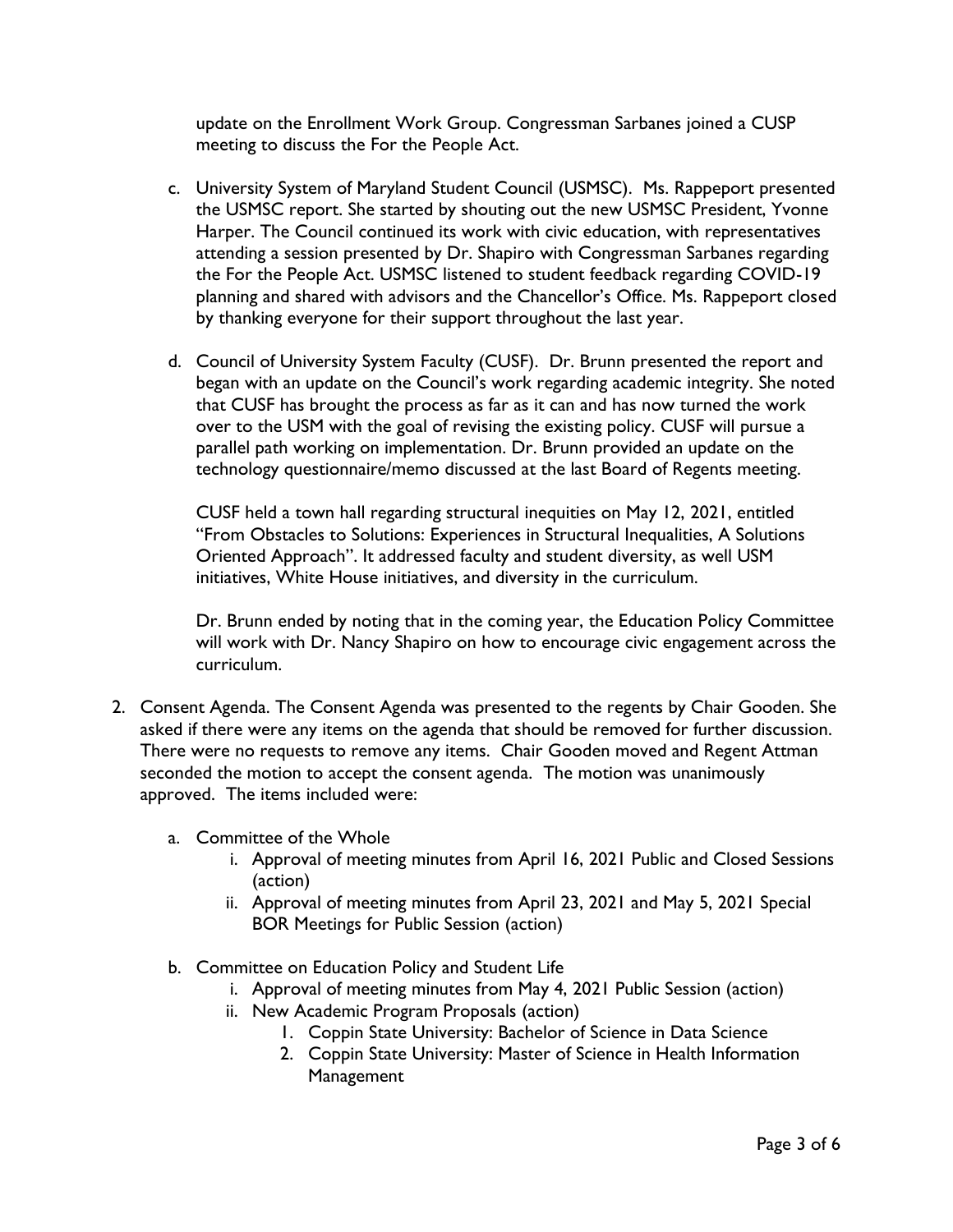- 3. University of Maryland, Baltimore: Doctor of Philosophy in Palliative Care
- 4. University of Maryland, College Park: Bachelor of Science in Social Data Science
- 5. University of Maryland, College Park: Bachelor of Science in Fermentation Science
- iii. 2021 Cultural Diversity Reports (action)
	- 1. Bowie State University
	- 2. Coppin State University
	- 3. Frostburg State University
	- 4. Salisbury University
	- 5. Towson University
	- 6. University of Baltimore
	- 7. University of Maryland, Baltimore
	- 8. University of Maryland, Baltimore County
	- 9. University of Maryland, College Park
	- 10. University of Maryland Center for Environmental Science
	- 11. University of Maryland Eastern Shore
	- 12. University of Maryland Global Campus
- iv. University of Maryland Eastern Shore Request to Use Standardized Tests as an Optional Criterion for Admission (action)
- v. Discussion: Test-Optional in the Time of COVID (information)
- vi. 2020-2021 EPSL Agenda Brainstorming (information)
- c. Committee on Advancement
	- i. Approval of meeting minutes from May 12, 2021 Public Session (action)
	- ii. Towson University: Rename Paca House and Carroll Hall (action)
- d. Committee on Governance and Compensation
	- i. Approval of meeting minutes from May 13, 2021 and June 10, 2021 Public and Closed Sessions (action)
	- ii. USM at Southern Maryland Board of Advisors Bylaws (action)
	- iii. Universities at Shady Grove Board of Advisors Bylaws (action)
- e. Committee on Audit
	- i. Approval of meeting minutes from June 4, 2021Public and Closed Sessions (action)
- f. Committee on Finance
	- i. Approval of meeting minutes from June 10, 2021 Public and Closed Sessions (action)
	- ii. University System of Maryland: FY 2022 Operating Budget (action)
	- iii. FY 2022 System Funded Construction Program Request (action)
	- iv. University System of Maryland: 43<sup>rd</sup> Bond Resolution—Auxiliary Facility and Tuition Revenue Bonds (action)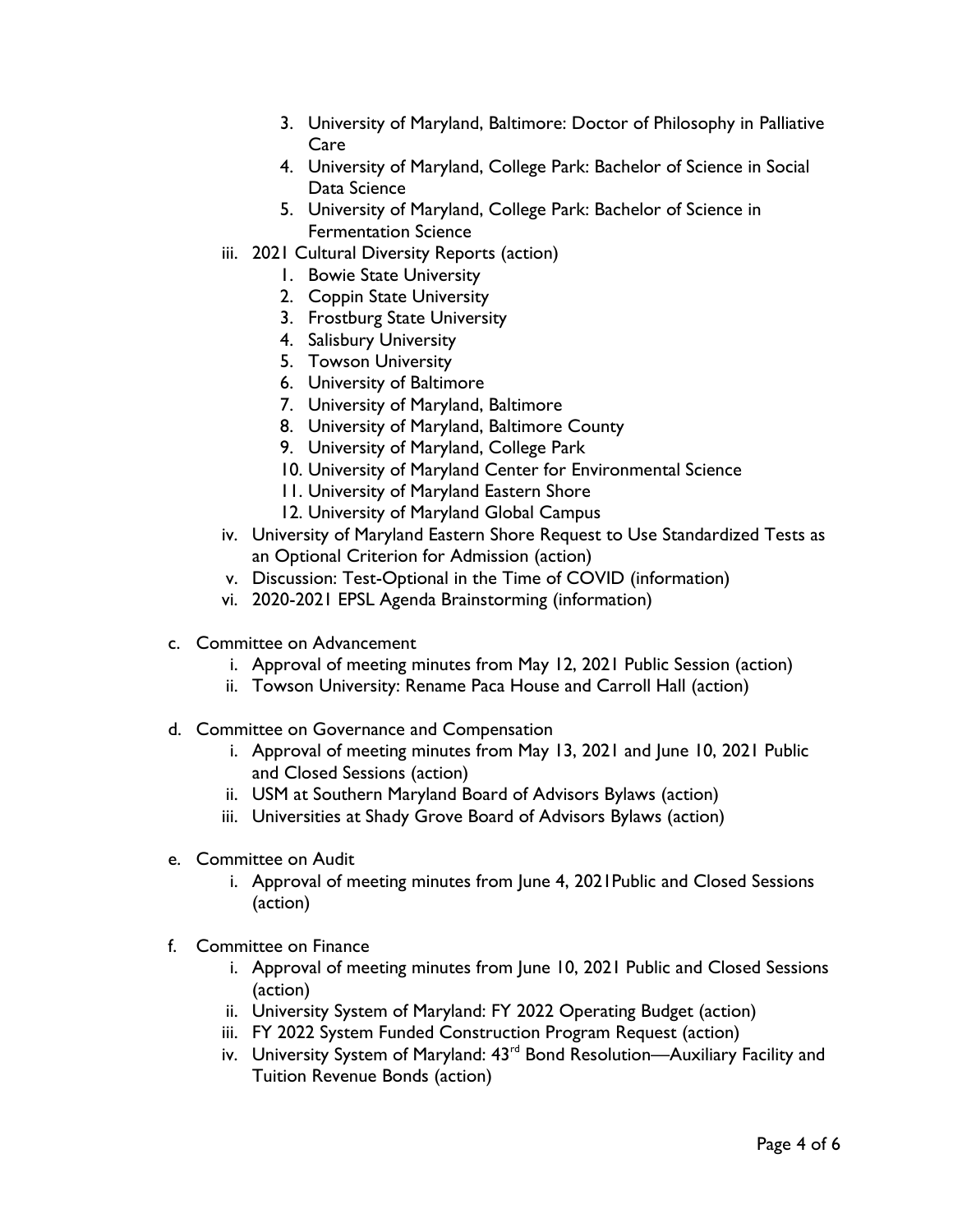- v. University System of Maryland: Official Intent Resolution on Reimbursement of System Cash Balances Spent on Revenue Bond-Authorized Projects (action)
- vi. Bowie State University: Facilities Master Plan Update (action)
- vii. University System of Maryland: Correction to Fiscal Year 2022 Schedule of Self-Support Charges and Fees (action)
- viii. Proposed Amendments to USM Policy VII-8.05—Policy on Professional Conduct of Nonexempt and Exempt Staff Employees (action)
- ix. Proposed FY 2022 Contract between the University of Maryland, Baltimore and the University of Maryland Medical System Corporation (action)
- x. Approval of Fund Sources for UMCP Discovery Fund and UMB Baltimore Fund under USM Policy VIII-14.00—Policy on Investments and Loans to Maryland-based Businesses that are Affiliated with USM Institutions (action)
- xi. University of Maryland Global Campus: Lease Renewal for Dorsey Station Location (action)
- xii. University of Maryland Global Campus: Facilities and Equipment Maintenance Contract-Option Renewal (action)
- xiii. Frostburg State University: Creation of University-Affiliated Business Entity (non-profit) and Approval of FSU President and Vice President's Participation (action)
- xiv. Proposed Amendments to USM Policy V-2.10—Policy on Reports of Intercollegiate Athletics (action)
- g. Committee on Economic Development and Technology Commercialization
	- i. Approval of meeting minutes from June 10, 2021 Public Session (action)
	- ii. Approval of Fund Sources for UMCP Discovery Fund and UMB Baltimore Fund under USM Policy VIII-14.00—Policy on Investments and Loans to Maryland-based Businesses that are Affiliated with USM Institutions (action)
- 3. Review of Items Removed from Consent Agenda
- 4. Committee Reports
	- a. Committee of the Whole
		- i. Amendment to USM Policy on Student Classification for Admission and Tuition Purposes (VIII-2.70). Senior Vice Chancellor Boughman presented the proposed amendments to the policy to ensure that it is in compliance with The Veterans Healthcare and Benefits Improvement Act of 2020. Regent Fish moved and Regent Attman seconded approval of the amendments to the policy. The motion was unanimously approved.
		- ii. Proposed Dates for 2022-2023 Full Board Meetings. Regent Rauch moved and Regent Pope seconded approval of the proposed dates for the 2022- 2023 full board meetings. The motion was unanimously approved.
		- iii. Resolutions of Appreciation. Regent Johnson moved and Regent Rauch seconded approval of resolutions of appreciation for the following. The motion was unanimously approved.